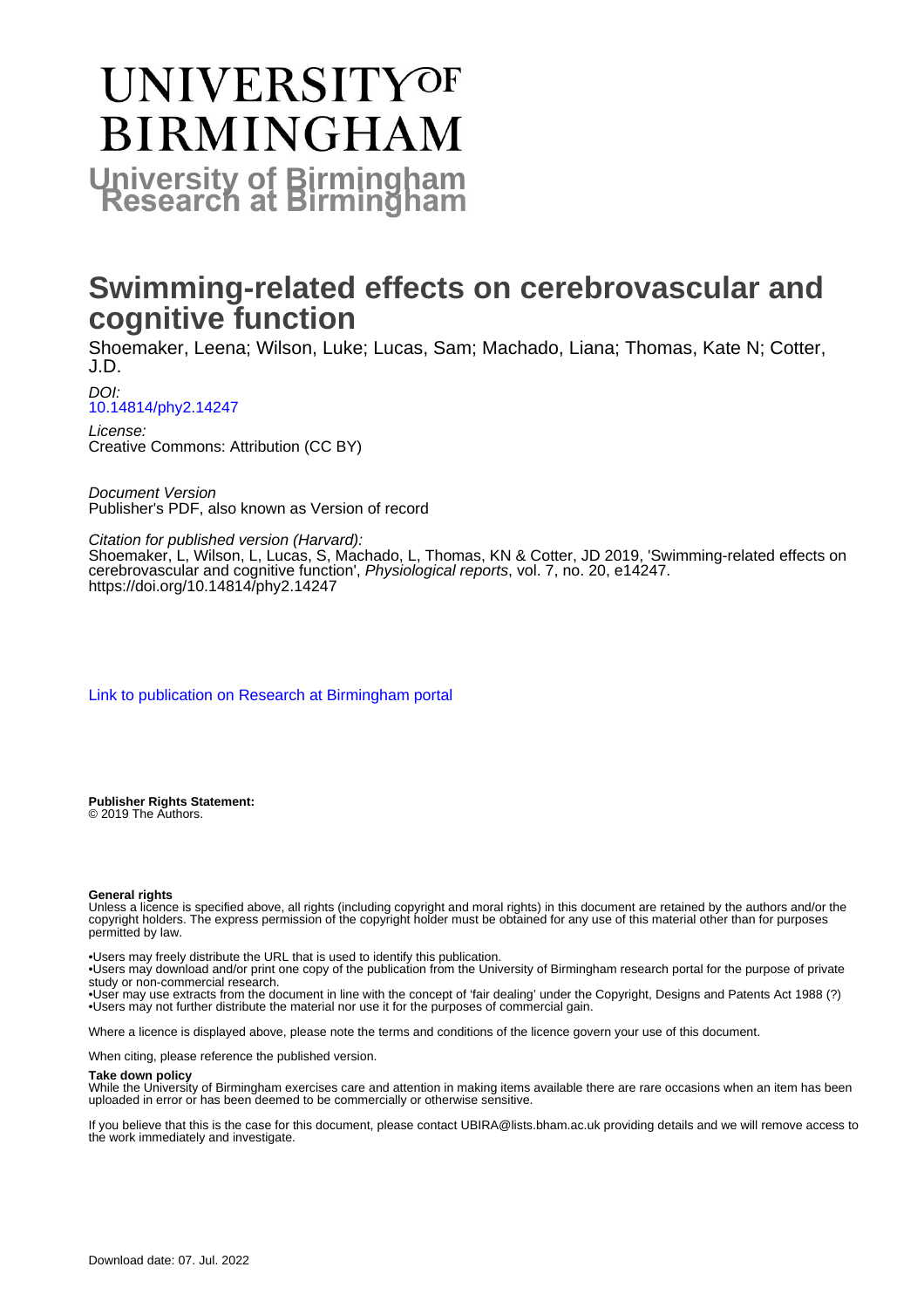# **Physiological Reports**

#### ORIGINAL RESEARCH

# Swimming-related effects on cerebrovascular and cognitive function

Leena N. Shoemaker<sup>1,2,[3](https://orcid.org/0000-0002-0856-3831)</sup> (b), Luke C. Wilson<sup>[2](https://orcid.org/0000-0003-2636-098X)</sup> (b), Samuel J. E. Lucas<sup>4,5,[6](https://orcid.org/0000-0002-8713-2457)</sup> (b), Liana Machado<sup>3</sup> (b), Kate N. Thomas<sup>7</sup> **b** & James D. Cotter<sup>1</sup> **b** 

1 School of Physical Education, Sport and Exercise Sciences, University of Otago, Dunedin, New Zealand

- 2 Department of Medicine, Dunedin School of Medicine, University of Otago, Dunedin, New Zealand
- 3 Department of Psychology, University of Otago, Dunedin, New Zealand
- 4 Department of Physiology, University of Otago, Dunedin, New Zealand
- 5 School of Sport, Exercise and Rehabilitation Sciences, College of Life and Environmental Sciences, University of Birmingham, Birmingham, UK
- 6 Centre for Human Brain Health, University of Birmingham, Birmingham, UK
- 7 Department of Surgical Sciences, Dunedin School of Medicine, University of Otago, Dunedin, New Zealand

#### Keywords

Cerebral blood flow, cognition, reaction time, swimming, water immersion.

#### Correspondence

James D. Cotter, School of Physical Education, Sport and Exercise Sciences, PO Box 56, Dunedin 9054, New Zealand. Tel: +64 3 479 9109 Fax: +64 3 479 8309 E-mail: [jim.cotter@otago.ac.nz](mailto:)

#### Funding Information

Funding support from the School of Physical Education, Sport and Exercise Sciences, and Department of Medicine.

Received: 2 September 2019; Accepted: 6 September 2019

doi: 10.14814/phy2.14247

Physiol Rep, 7 (20), 2019, e14247, <https://doi.org/10.14814/phy2.14247>

#### Abstract

Both acute and regular exercise influence vascular and cognitive function. Upright aquatic exercise increases mean middle cerebral artery blood velocity  $(MCAv<sub>mean</sub>)$  and has been suggested as favorable for cerebrovascular adaptations. However, MCAv<sub>mean</sub> has not been reported during swimming. Thus, we examined the cerebrovascular and cognitive effects of swimming. Ten landbased athletes (22  $\pm$  5 years) and eight swimmers (19  $\pm$  1 years) completed three cognitive tasks and four conditions that were used to independently and collectively delineate the swimming-related factors (i.e., posture, immersion,  $CO<sub>2</sub>$  retention [end-tidal  $CO<sub>2</sub>$ ; PETCO<sub>2</sub>], and motor involvement). Measurements of  $MCAv_{mean}$  and  $PETCO<sub>2</sub>$  were taken throughout each condition. Prone posture increased MCAv<sub>mean</sub> by 11% ( $P < 0.01$  vs. upright land). Water immersion independently increased MCA $v_{\text{mean}}$  when upright (12%;  $P < 0.01$ ) but not prone ( $P = 0.76$ ). The consequent rise in PETCO<sub>2</sub> during head-out, breaststroke swimming (50% heart rate range) independently increased  $MCAv_{mean}$  by 14% ( $P < 0.01$ ), while the motor involvement of swimming per se did not significantly change MCAv<sub>mean</sub> ( $P = 0.32$ ). While accounting for sex, swimmers had ~17% lower MCAv<sub>mean</sub> during all rest conditions ( $P \le 0.05$ ). However, in a subset of participants, both groups had similar internal carotid artery diameters  $(P = 0.99)$  and velocities  $(P = 0.97)$ . Water immersion per se did not alter cognition ( $P \ge 0.15$ ), but 20 min of moderate-intensity swimming improved visuomotor performance by 4% ( $P = 0.03$ ), regardless of athlete group ( $P = 0.12$ ). In conclusion, breast-stroke swimming increased MCAv<sub>mean</sub> mostly due to postural and  $PETCO<sub>2</sub>$  effects, with minimal contributions from water immersion or motor activity. Lastly, swimming improved cognitive functioning acutely, regardless of athlete group. Future research should explore the chronic effects of swimming on cerebrovascular function and cognition, particularly in aging.

# Introduction

Exercise improves cognition both acutely and chronically (Hillman et al., 2008). It has been proposed that the cognitive benefit from exercise may be associated with the acute, exercise-related increase in cerebral blood flow

(Ogoh, 2017). Leg-based dynamic exercise, such as cycling (Jorgensen et al., 1992; Hellstrom et al., 1996; Ogoh and Ainslie, 2009), recumbent stepping (Billinger et al., 2017), and treadmill running (Jiang et al., 1995) increase cerebral blood velocity (CBV) through the independent and interactive factors involved in cerebral blood flow regulation

The Physiological Society and the American Physiological Society.

which permits use, distribution and reproduction in any medium, provided the original work is properly cited.

<sup>ª</sup> 2019 The Authors. Physiological Reports published by Wiley Periodicals, Inc. on behalf of

This is an open access article under the terms of the [Creative Commons Attribution](http://creativecommons.org/licenses/by/4.0/) License,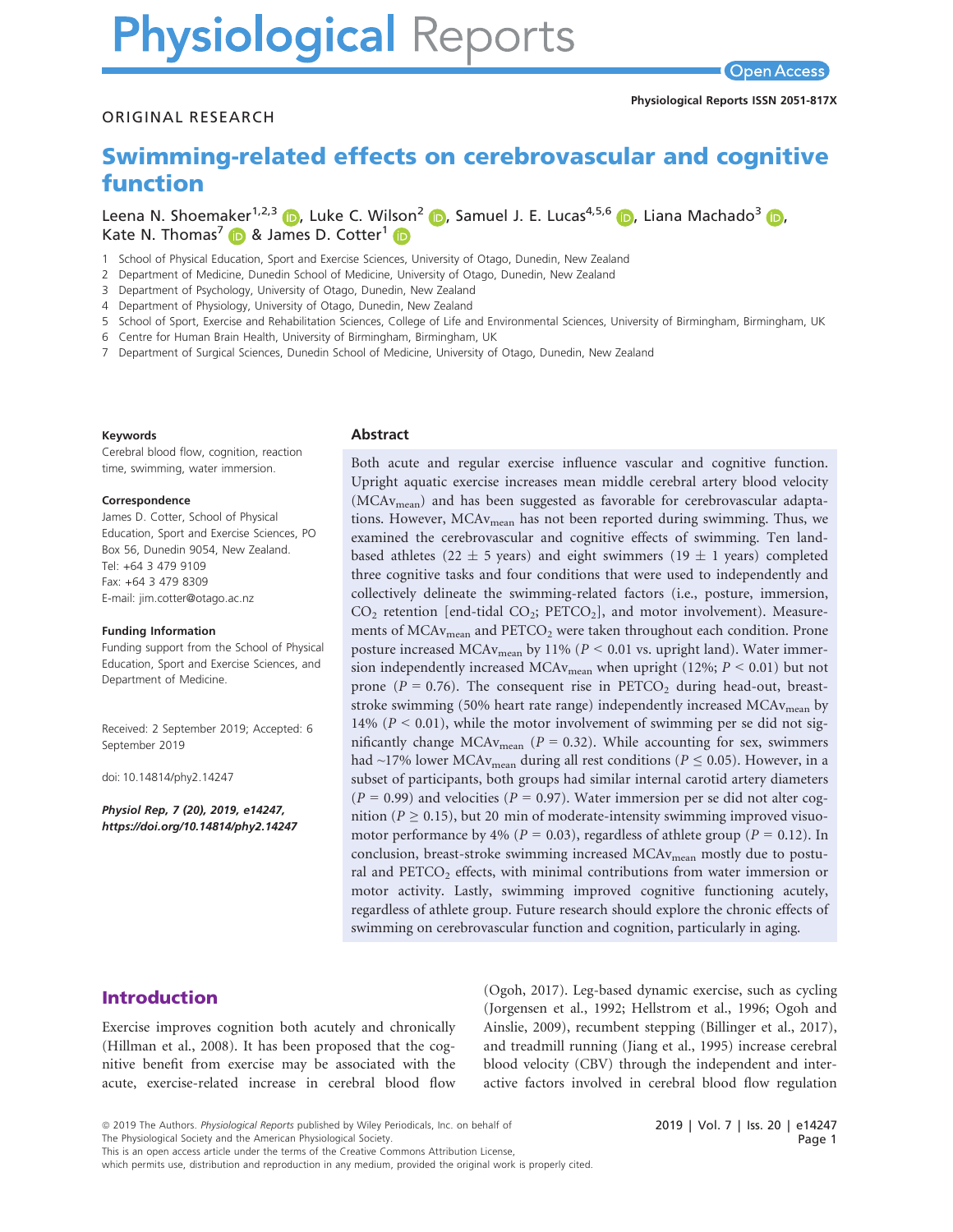(e.g., blood pressure [BP], cardiac output, and alterations in arterial  $CO<sub>2</sub>$ ; Ide and Secher, 2000, Ogoh and Ainslie, 2009). Furthermore, upright leg-based, aquatic exercise has recently been shown to augment the increase in CBV compared to intensity-matched land exercise (Parfitt et al., 2017).

Water immersion itself has numerous pronounced cardiorespiratory effects that directly influence cerebral perfusion control. For example, hydrostatic pressure increases stroke volume and mean arterial pressure (MAP) despite the counteractive decrease in heart rate (HR). These cardiac-related factors, in combination with immersion-associated  $CO<sub>2</sub>$  retention may be the cause of increased CBV during water immersion (Carter et al., 2014; Pugh et al., 2014). Additional factors different from land-based or other water-based exercise, may further influence cerebral perfusion control; for example, prone posture, hydrostatic-related changes in systolic BP and MAP, intrinsic and extrinsic influences on stroke volume, and increased neurovascular coupling due to increased somatosensory and motor involvement. However, while swimming presents a unique stimulus for cerebral perfusion in regard to regulatory mechanisms, its cerebrovascular effects have not been examined in either acute or chronic (i.e., training-specificity) contexts. Nor have the separate and combined effects of these factors on cerebral perfusion been examined.

Cognition – a key and complex role of the brain – benefits from acute bouts of exercise (Chang et al., 2012). Acutely, reaction time appears to be improved after 20 min durations (Brisswalter et al., 2002) of moderate-intensity exercise (McMorris and Hale, 2012). Although there are data supporting the cognitive-benefit of swim training in older individuals (Hawkins et al., 1992; Abou-Dest et al., 2012; Vasegowda, 2018), there remains little information for young adults, particularly when measured in an acute setting. Furthermore, it remains unclear if the cognitive-benefit of acute exercise is affected by trainingspecificity (Pesce, 2009; Lambourne and Tomporowski, 2010).

Therefore, the primary aim of this study was to determine the cerebrovascular response to moderate-intensity swimming and identify the independent and combined effects of: (1) posture, (2) water immersion, (3)  $CO<sub>2</sub>$ retention, and (4) motor involvement. A secondary aim was to examine the acute effects of swimming and changes in CBV on different aspects of cognition. We examined these questions in 18 people who were regularly physically active – almost half of whom were trained swimmers. Based on previous literature, performance on a multi-level reaction time task was measured before and after 20 min of moderate-intensity breast-stoke swimming.

# **Methods**

# Ethical approval

This study was approved by the University of Otago Human Ethics committee (H16/143) and conducted in accordance with the standards set by the Declaration of Helsinki. Written and informed consent was obtained from all participants prior to any data collection.

# **Participants**

Ten land-based recreational athletes and eight swimmers volunteered for the study. Participant characteristics are illustrated in Table 1. One female participant was in her follicular phase of menstrual cycle, with the remaining eight in luteal phase or on oral contraception (active pill phase). All participants were non-smokers and apparently free from neurological, cerebro- and cardiovascular, or psychological disorders. Participants reported to the laboratory being well-hydrated and having abstained from strenuous exercise and alcohol for 12 h, and caffeine, food and moderate exercise for a minimum of 2 h. All participants reported being moderately to very physically active. Majority of participants (15/18) had a  $\rm{VO_{2max}}$ within or above the  $80<sup>th</sup>$  percentile, as determined by ACSM aerobic fitness classifications by age and sex (American College of Sports Medicine et al., 2018). The remaining three were above the 50th (2/18) and 75th (1/ 18) percentiles for their age and sex group.

# Protocol overview and design

All testing was completed in the swimming flume and adjacent laboratory at the School of Physical Education, Sport and Exercise Sciences (University of Otago, Dunedin, NZ). Each participant first completed a familiarization session,

#### Table 1. Participant characteristics.

|                        | Land-based athletes | Swimmers      |
|------------------------|---------------------|---------------|
| Sample size            | 10 (6 female)       | 8 (3 female)  |
| Age $(y)$              | $22 + 5$            | $19 + 1$      |
| Height (cm)            | $175 + 6$           | $179 + 10$    |
| Mass (kg)              | $68 + 5$            | $76 + 10$     |
| $VO2max$ (mL/min/kg)   | $54 + 6$            | $56 + 10$     |
| Swimming 50% HRR (bpm) | $130 + 8$           | $132 + 9$     |
| ICA diameter (cm)      | $4.9 + 0.5$         | $4.9 + 0.6$   |
| ICA velocity (cm/s)    | $39.8 + 8.7$        | $39.6 + 10.0$ |

Mean  $\pm$  SD; Between group differences all  $P \ge 0.09$ ; VO<sub>2max</sub>, maximal rate of oxygen consumed; HRR, heart rate range; ICA, internal carotid artery ( $N = 8$  [3 male] and 5 [3 male] for landbased athletes and swimmers, respectively).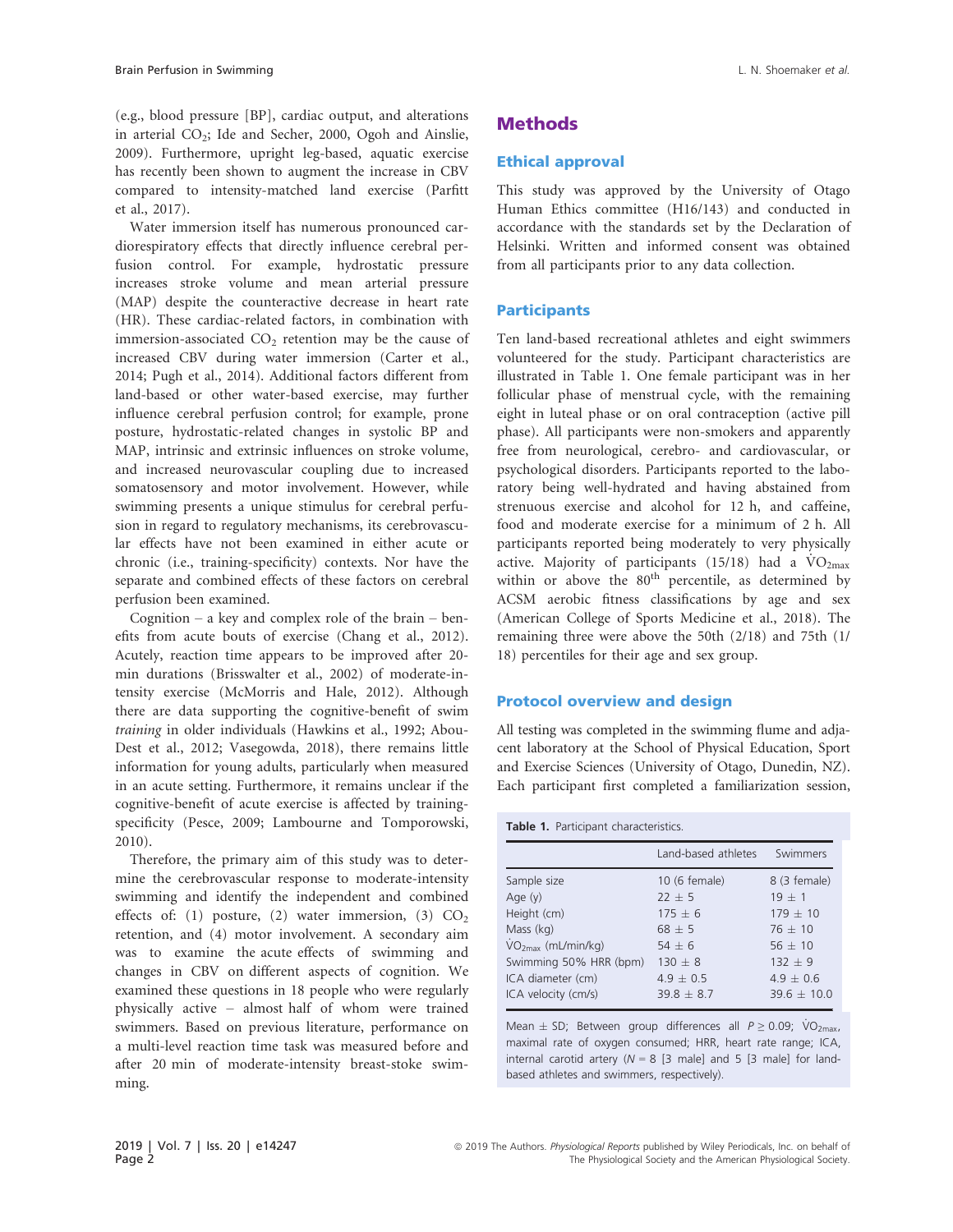

Figure 1. Protocol schematic of eight conditions used to characterize the separate and combined effects of the swimming-related factors on cerebral blood flow. The order of conditions on land (1–4) and in water (5–7) were randomized across participants. Participants completed a cognitive battery (indicated by a puzzle piece) on land and in water before and after a 20 min, moderate-intensity breast-stroke swim. The +CO<sub>2</sub> represents a CO<sub>2</sub> stimulus to match each individual's 50% HRR swimming poikilo-capnia obtained during the familiarization session. HRR, heart rate range.

followed by an experimental session wherein the swimmingrelated effects on CBV were delineated via eight conditions (Fig. 1). The familiarization and experimental sessions occurred at similar times of day within participants. Between groups, an equal number of sessions occurred in the morning (6:30 to 11:30 AM), afternoon (12:00 to 4:30 PM), and evening (5:00 to 8:30 PM).

#### Familiarization

This session familiarized all participants to the protocol and equipment and obtained individual values for maximal oxygen consumption ( $\rm \dot{VO}_{2max}$ ) and heart rate range (HRR). Upon instrumentation,  $\rm{VO_{2max}}$  was first determined from an incremental running test. HR and breathby-breath gas analysis (Quark CPET, COSMED, Italy) were recorded during a step-incremental maximal exertion protocol. A successful test was determined by at least two of the following criteria from Edvardsen et al. (2014): HR  $\geq$ 85% of age-predicted maximum (220 - age), a respiratory exchange ratio value of  $\geq 1.10$ , a plateau in VO<sub>2</sub> (<150 mL/min) despite an increase in workload, and a failure to maintain the workload.

As HR is lower in water than on land for the same exercise (Parfitt et al., 2017), a maximal swim test was undertaken 45 min after the treadmill  $\rm \dot{VO}_{2max}$  test, to determine each participant's swimming-specific HRR. After being briefly familiarized to head-out breast-stroke technique and instructed to breathe as normal for swimming, participants swam head-out breast-stroke for incremental 2-min stages, until exhaustion. Maximal swimming velocities ranged from 0.5 to 1.3 m/s. Partial pressures of end-tidal  $CO<sub>2</sub>$  (PETCO<sub>2</sub>) and HR were recorded during this test, and the value (averaged across 30 s) at 50% HRR was used during the following

experimental session. Due to the complexity of the breaststroke swimming style, participants were offered further instruction and practice after recovery from the max test. However, only two participants requested further instruction. Before and after these two fitness tests, participants practiced a cognitive battery, described below.

# Experimental session

The second session assessed the independent and combined effects of the 4 swimming-related factors that could affect cerebrovascular function; (1) posture (i.e., prone vs. upright), (2) hydrostatic pressure (i.e., water immersion), (3) increased  $PETCO<sub>2</sub>$ , and (4) motor involvement (i.e., breast-stroke swimming,). The postures were compared on land and with water immersion, with  $(+8 \pm 4 \text{ mm Hg})$ and without increased  $PETCO<sub>2</sub>$ . The  $PETCO<sub>2</sub>$  level was matched to the individual's  $PETCO<sub>2</sub>$  values whist swimming at 50% of HRR from the max test during the familiarization session. Each of eight conditions (Fig. 1) lasted a minimum of 5 min, with additional time between conditions to allow for recovery. The  $CO<sub>2</sub>$  wash-in period was a minimum of 1 min and wash-out was a minimum of 5 min, depending on randomization. To confidently report steady-state physiological measures, data were collected (i.e., MAP,  $PETCO<sub>2</sub>$ , etc.) and allocated for analysis after a minimum of 3 min in each condition. All four land conditions occurred in randomized order, as did the first three water-immersed conditions. Land conditions always occurred prior to any water immersion. This was to avoid potential reductions in core temperature which would have been caused by enhanced heat offload due to participants being wet following water immersion, and associated temperature and wet clothes/skin discomfort.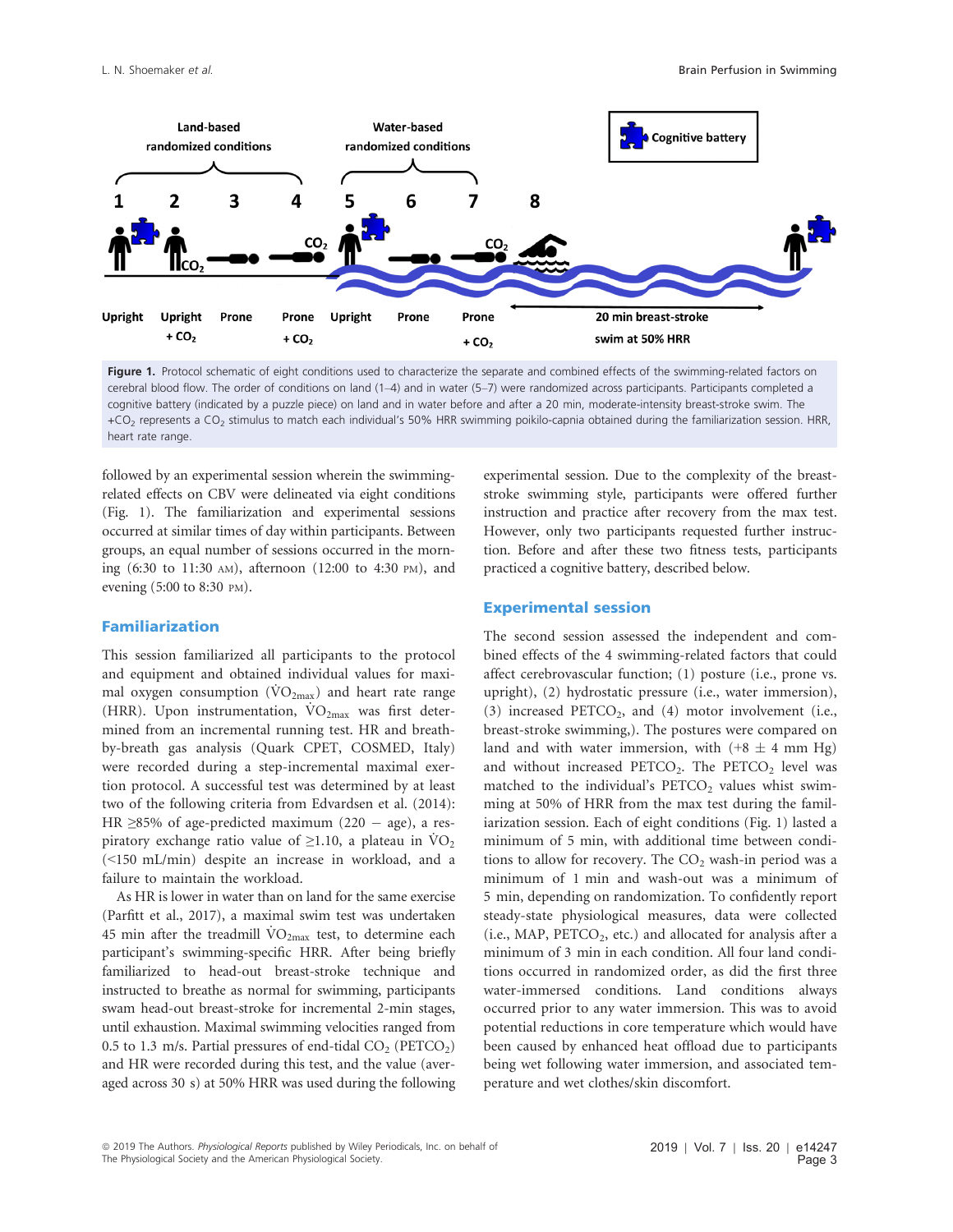A 20 min, moderate-intensity, head-up breast-stroke swim was maintained at 50% HRR, with water velocity adjusted to accommodate the drift in HR. Cognitive testing (lasting  $\sim$ 2 min) was completed while participants stood in an upright posture on land and in water before and immediately after the 20-min swim.

# Water immersion

Pilot testing confirmed the flume water temperature to be controlled at 30°C (within a range of 28–30°C), as a compromise between being cold stressful during rest and heat stressful during sustained swimming. While in an upright posture, immersion depth was controlled at approximately the level of the right atrium. For the prone posture with water immersion, participants were prone with their head up and arms extended beyond their head, with buoyancy aids facilitating a passive streamlined position.

# Physiological testing

Cerebral blood velocity in the left middle cerebral artery (MCAv) was continuously measured using a 2-MHz pulsed transcranial Doppler ultrasound (Spencer Doppler, Redmond, WA). The probe was secured with a headband device to maintain insonation angle and position (Spencer Doppler) on the transtemporal window of the skull, above the zygomatic arch. Depth of insonation was set between 40 and 55 mm. Mean MCAv  $(MCAv_{mean})$  was calculated as mean time integrals (cm/s/s) and divided by cardiac period (s:derived from the MCAv waveform). MCAv pulsatility index was calculated as end-diastolic velocity subtracted from peak systolic velocity and divided by MCAv<sub>mean</sub>.

Heart rate was derived from the MCAv waveform. BP was taken during each condition with an automated BP cuff with tubing extension (OMRON HEM-7322, OMRON Healthcare CO. Ltd, Kyoto, Japan). MAP is reported as the weighted systolic (1/3) and diastolic (2/3), averaged across 3 repeated measurements. Cerebrovascular conductance was calculated as MCAv<sub>mean</sub>/MAP.

For all land-based  $\rm VO_{2max}$  tests, participants breathed through a leak-free respiratory mask (Hans-Rudolf 8980, Kansas City, MO) attached to a turbine (Quark CPET, COSMED, Italy). For all maximal breast-stroke swimming tests,  $PETCO<sub>2</sub>$  was measured continuously using a modified 3-inch snorkel, with a respiratory gas sample line and an online gas analyzer (Model CD-3A Carbon Dioxide Analyzer, AEI Technologies, Bastrop, TX). A customized dynamic end-tidal clamping system (C.E.T. Gas Clamp, School of Physical Education, Sport and Exercise Sciences, University of Otago, Dunedin, NZ) accurately controlled  $PETCO<sub>2</sub>$  within 2 min and 2 mm Hg using a two-way non-rebreathing valve and leak-free respiratory mask. Hypercapnia (to match individual poikilo-capnia during 50% HRR swimming) was achieved and maintained by addition of dry  $CO<sub>2</sub>$  gas into room air using a solenoidvalve control. In this instance, no compensatory control of oxygen was required as end-tidal oxygen never dropped below 100 mm Hg. Cerebrovascular hypercapnic reactivity ( $CVR<sub>CO2</sub>$ ) was calculated using linear regression as the change in MCAvmean divided by the change in mean PETCO<sub>2</sub> (cm/s/mm Hg). All data were sampled continuously using an analog-to-digital converter (1000 Hz; Powerlab /16SP ML795; ADInstruments, Dunedin, NZ) and stored for offline analysis on Labchart software (version 7, ADInstruments).

#### Cognitive testing

The cognitive battery was designed to measure basic visuomotor, inhibition, and mental switching performance (White et al., 2017). This 2-min battery contains three tasks that assess different domains of cognitive control: (1) Pro trials measure basic visuomotor performance; (2) Anti trials measure inhibitory control; and (3) Pro/ Anti trials measure mental switching. Briefly, participants saw a red or green stimulus positioned to the left or right of a central fixation point and were instructed to press the corresponding button as quickly as possible, without sacrificing accuracy. To account for speed-accuracy trade off, accuracy-adjusted reaction time (aRT; median correct reaction time/ $(1 - error rate)$  was calculated for each of the three cognitive tasks. In unpublished work we have found that aRT is a reliable measure across time with intraclass correlation coefficients of 0.92, 0.86 and 0.92 for Pro, Anti, and Pro/Anti respectively, when comparing two trials 2 h apart  $(n = 25)$ .

#### Carotid ultrasound

To validate an initial finding (discussed below), 13 available participants (five swimmers and eight land-based athletes; three males in each group) attended the laboratory for a brief follow-up measurement of their internal carotid artery (ICA) diameter and velocity. Measurements were in supine posture, using ultrasound (Terason T3300, Teratech, Burlington, MA) with a 15 MHz linear array transducer by simultaneously recording a longitudinal section B-mode image of the artery and a spectral Doppler trace of blood velocity. Measurements were made  $\sim$ 2 cm distal to the carotid bifurcation according to published guidelines (Thomas et al., 2015). Screen recording software (Camtasia Studio 8, TechSmith, Okemos, MI) captured the screen in a video file for later offline analysis. Wall tracking software (Cardiovascular Suite v 3.5.3,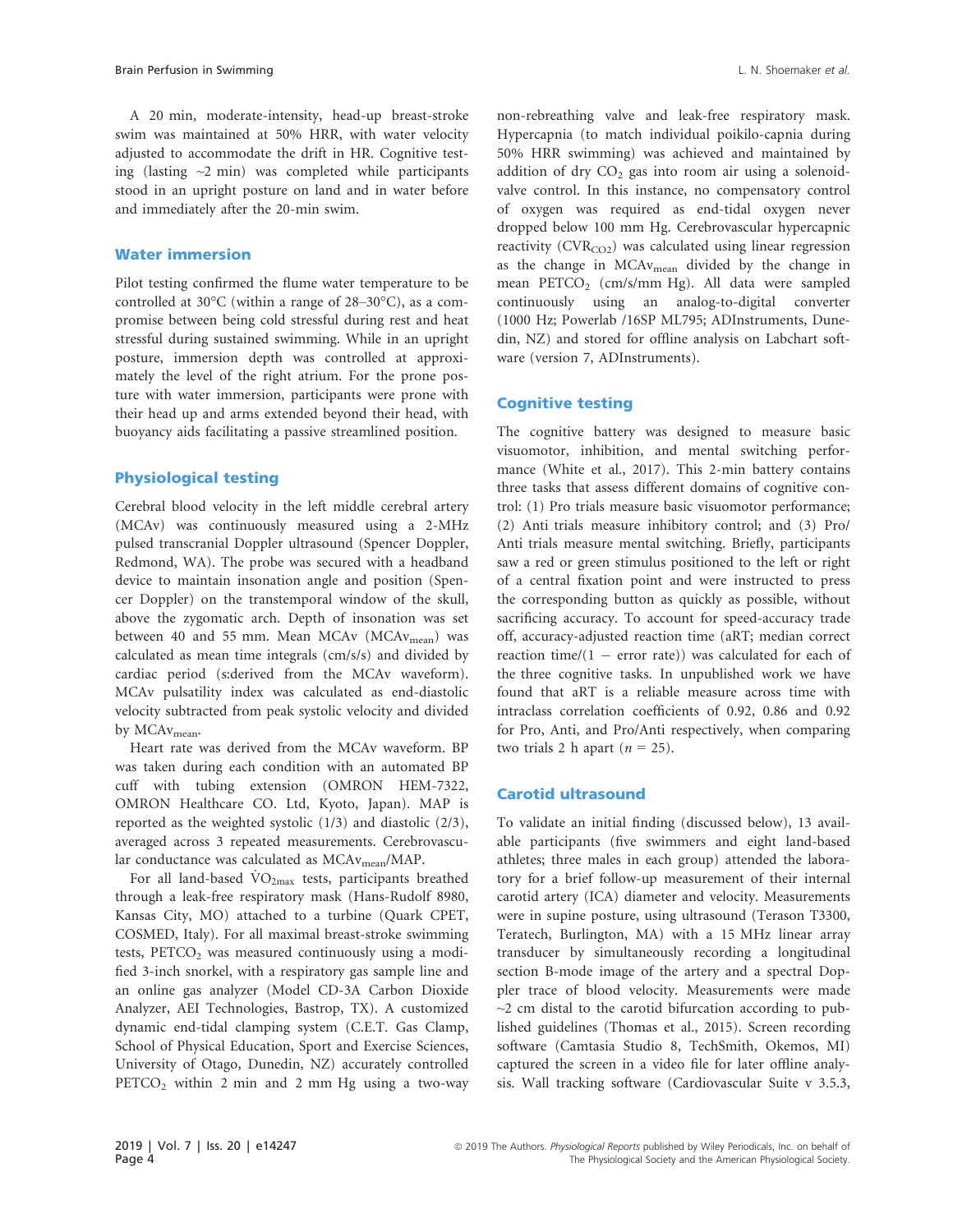Quipu, Pisa, Italy) was used to determine a 1-min average of diameter and velocity. Test–retest reliability (coefficient of variation) for this operator (K. T.) using this software for diameter and velocity were 0.4% and 2.1% respectively  $(n = 10)$ .

#### Statistical analysis

Statistics for confirmation of normality and changes in primary outcome variables were calculated using IBM SPSS (Version 25.0 for Windows, IBM Corporation, Armonk, NY) and graphed with GraphPad Prism (Prism Version 7, GraphPad Software, CA). Student t-tests were used to compare baseline values between groups and compare the relevant physiological outcomes during 50% HRR swimming to baseline. MCAv<sub>mean</sub> was assessed using four separate mixed 2-way repeated measures (RM) analyses of covariance (ANCOVA), which allowed for the analysis of group effects (2 levels; swimmers vs. land-based athletes) with each of the following: posture (2 levels; prone vs. upright), prone water immersion (2 levels; land vs. water),  $PETCO<sub>2</sub>$ (2 levels; prone in water with vs. without clamped  $PETCO<sub>2</sub>$ ), or swimming (2 levels; passive streamline position with raised  $PETCO<sub>2</sub>$  vs. active swimming), while controlling for sex. Sex was included as a covariate due to the sex-proportion differences between groups, and because it has been shown that females have higher baseline MCAvmean than males (e.g., Peltonen et al., 2015). Similarly, four 2-way RM analysis of variances (ANOVA) were used to analyze the effects of posture, water immersion, PETCO<sub>2</sub>, and swimming for secondary physiological outcomes such as MAP, HR, and PETCO<sub>2</sub>. Additionally, two 2-way RM ANOVAs were run to consider cognitive performance (i.e., Pro, Anti, and Pro/Anti aRT) in relation to group and upright water immersion (2 levels; land vs. water) or swimming (2 levels; pre- vs. post-swim). An  $\alpha$  of 0.05 was used for each ANCOVA and ANOVA. Data are reported as mean  $\pm$  standard deviations. Effect sizes are reported as partial eta-squares  $(\eta p^2)$  and can be interpreted as small  $(\leq 0.01)$ , medium  $(0.06)$ , or large  $(\geq 0.14)$  effects (Cohen, 1977; Richardson, 2011).

# **Results**

All 18 participants successfully completed the original protocol requirements. Due to availability, only 13 participants completed the additional carotid ultrasound.

Swimmers had an overall  $\sim$ 17% lower MCAv<sub>mean</sub> during normocapnic conditions (group effect:  $P \le 0.049$ ,  $\eta p^2 \ge$ 0.24, Fig. 2B), but their hypercapnic reactivity was similar to that of land-based athletes ( $P = 0.21$ ). Furthermore, no differences were evident for MAP, systolic or diastolic BPs, or HR (all  $P \ge 0.66$ ). Subsequent ultrasound data indicated

no difference between ICA diameter  $(4.9 \pm 0.5 \text{ vs.})$  $4.9 \pm 0.6$  cm,  $P = 0.99$  or velocity  $(39.8 \pm 8.7$  vs. 39.6  $\pm$  10.0 cm/s,  $P = 0.97$ ) between land-based athletes  $(N = 8)$  and swimmers  $(N = 5)$ . However, MCAv<sub>mean</sub> in a matched posture (i.e., prone) for the subset of participants who underwent ultrasound remained significantly lower in swimmers (i.e.,  $77 \pm 9$  vs.  $59 \pm 7$  cm/s,  $P < 0.01$ ).

# Delineation of swimming related effects on **MCAv**<sub>mean</sub>

After controlling for sex, the two groups showed similar MCAvmean responses to changes in posture, water



Figure 2. Characterization of MCAv<sub>mean</sub> responses to changes in posture, water immersion,  $PETCO<sub>2</sub>$ , and swimming. Each comparison represents a separate ANCOVA analysis (run on absolute values; panel B). \*Sex was included within each ANCOVA as a covariate. MCAv, mean middle cerebral artery blood velocity; PETCO<sub>2</sub> pressures of end-tidal CO<sub>2</sub>.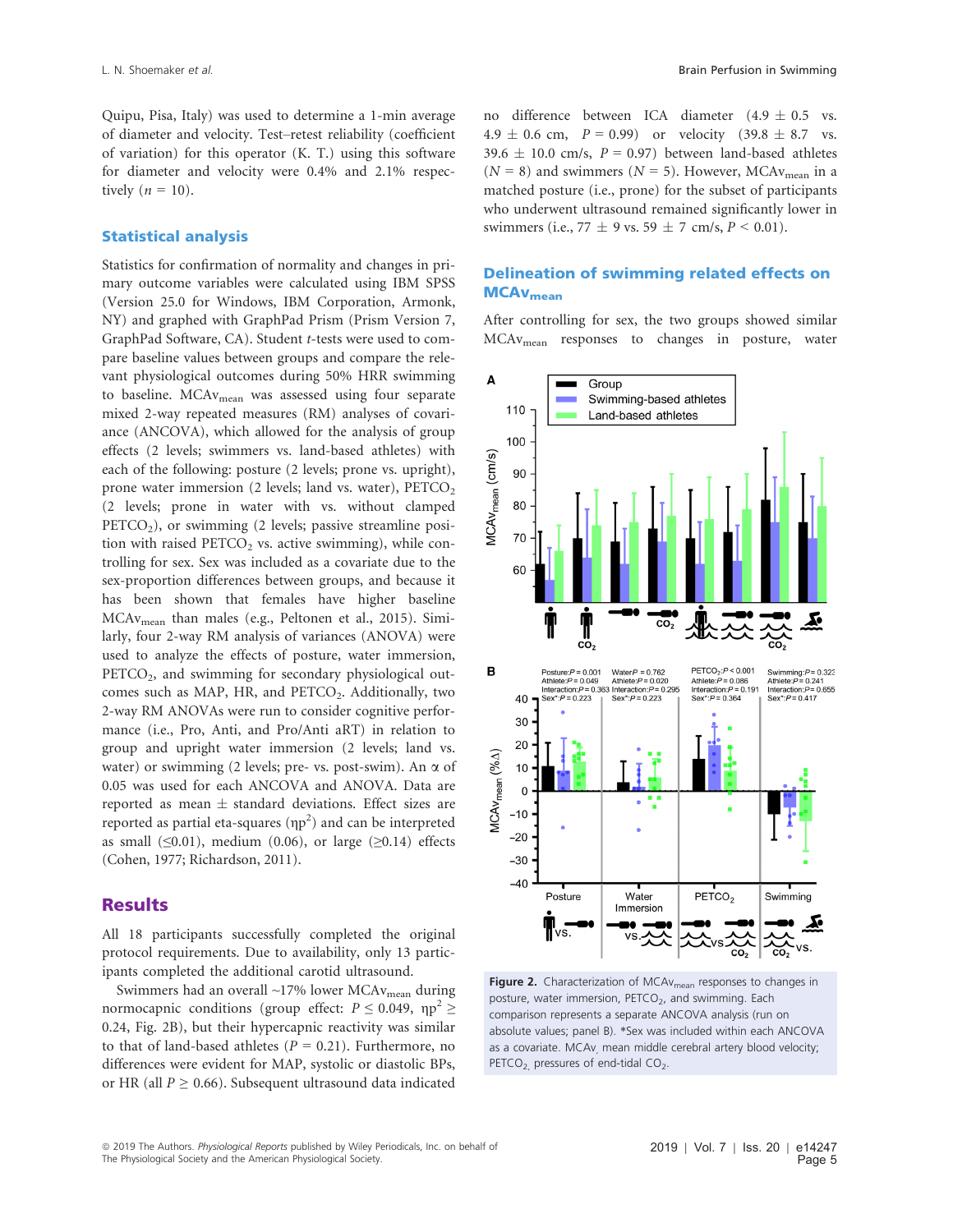| Upright<br>$\pm 0.14$<br>$\pm 0.15$<br>$\pm 0.13$<br>$\pm 0.20$<br>0.17<br>$\pm 0.17$<br>$\overline{+}$<br>0.72<br>0.83<br>0.78<br>0.67<br>0.87<br>0.77<br>Land-athletes, $n = 10$<br><b>MCAv</b> pulsatility (AU)<br>CVC (cm/s / mm Hg)<br>Combined mean<br>Combined mean<br>Swimmers, $n = 8$<br>$PETCO2$ (mm Hg)<br>Land-based<br>Land-based<br>Swimmers<br>Swimmers |                                                                                                                                                                     |                                                |                                       |                                       |                                  |                                           |                                              |
|-------------------------------------------------------------------------------------------------------------------------------------------------------------------------------------------------------------------------------------------------------------------------------------------------------------------------------------------------------------------------|---------------------------------------------------------------------------------------------------------------------------------------------------------------------|------------------------------------------------|---------------------------------------|---------------------------------------|----------------------------------|-------------------------------------------|----------------------------------------------|
|                                                                                                                                                                                                                                                                                                                                                                         |                                                                                                                                                                     |                                                | $\widetilde{\mathrm{S}}_{\bullet}$    |                                       | Ř₹                               | Ĉ,                                        |                                              |
|                                                                                                                                                                                                                                                                                                                                                                         | Upright + $CO2$                                                                                                                                                     | Prone                                          | Prone + $CO2$                         | Upright                               | Prone                            | Prone $+$ CO <sub>2</sub><br>$\bm{\beta}$ | Swimming                                     |
|                                                                                                                                                                                                                                                                                                                                                                         |                                                                                                                                                                     |                                                |                                       |                                       |                                  |                                           |                                              |
|                                                                                                                                                                                                                                                                                                                                                                         | $0.79 \pm 0.21$                                                                                                                                                     | $0.85 \pm 0.21^a$                              | $0.91 \pm 0.22$                       | $0.77 \pm 0.19$                       | $0.84 \pm 0.20$                  | $0.92 \pm 0.25^{b}$                       | $\frac{4}{2}$                                |
|                                                                                                                                                                                                                                                                                                                                                                         | ± 0.22<br>0.74                                                                                                                                                      | $0.76 \pm 0.21$                                | $0.86 \pm 0.20$                       | $\pm 0.21$<br>0.67                    | $\pm 0.19$<br>0.74               | $0.89 \pm 0.26$                           |                                              |
|                                                                                                                                                                                                                                                                                                                                                                         | $\pm 0.22$<br>0.83                                                                                                                                                  | 0.21<br>$\overline{+}$<br>0.92                 | ± 0.24<br>0.95                        | 0.16<br>$\overline{+}$<br>0.85        | 0.18<br>$\overline{+}$<br>0.92   | $\pm 0.29$<br>0.94                        |                                              |
|                                                                                                                                                                                                                                                                                                                                                                         |                                                                                                                                                                     |                                                |                                       |                                       |                                  |                                           |                                              |
|                                                                                                                                                                                                                                                                                                                                                                         | $\pm 0.15$<br>0.77                                                                                                                                                  | $0.18^{a}$<br>$0.93 +$                         | $0.84 \pm 0.12$                       | $\pm 0.14$<br>0.92                    | $0.92 \pm 0.12$                  | $0.77 \pm 0.09^{b}$                       | $1.4 \pm 0.29^{\circ}$                       |
|                                                                                                                                                                                                                                                                                                                                                                         | ± 0.14<br>0.71                                                                                                                                                      | $0.91 \pm 0.10$                                | $0.79 \pm 0.15$                       | $\pm 0.15$<br>0.91                    | $0.92 \pm 0.10$                  | $0.74 \pm 0.10$                           | $1.35 \pm 0.31$                              |
|                                                                                                                                                                                                                                                                                                                                                                         | 0.13<br>$\overline{+}$<br>0.81                                                                                                                                      | 0.13<br>$\overline{+}$<br>$\overline{94}$<br>ö | 0.09<br>$\overline{+}$<br>0.87        | 0.15<br>$\overline{+}$<br>0.92        | 0.14<br>$\overline{+}$<br>0.92   | 0.10<br>$0.80 +$                          | ± 0.27<br>1.45                               |
|                                                                                                                                                                                                                                                                                                                                                                         |                                                                                                                                                                     |                                                |                                       |                                       |                                  |                                           |                                              |
| $\sim$<br>$\frac{1}{3}$<br>Combined mean                                                                                                                                                                                                                                                                                                                                | 4<br>$\overline{+}$<br>$\overline{40}$                                                                                                                              | $\mathbf{f}^{\mathbf{a}}$<br>$35 +$            | 4<br>$40 +$                           | $\infty$<br>$\overline{+}$<br>32      | $\vec{r}$<br>$\overline{+}$<br>m | $\frac{d}{d}$<br>$40 +$                   | $\frac{a}{\sqrt{2}}$<br>$\overline{+}$<br>30 |
| $\infty$<br>$32 +$<br>Swimmers                                                                                                                                                                                                                                                                                                                                          | 4<br>$\overline{+}$<br>42                                                                                                                                           | 4<br>$35 +$                                    | S<br>$\overline{+}$<br>$\overline{4}$ | 4<br>$\overline{+}$<br>$\overline{5}$ | 6<br>$\overline{+}$<br>32        | LN<br>$\overline{+}$<br>$\frac{4}{3}$     | 4<br>$\overline{+}$<br>$\overline{4}$        |
| $\infty$<br>$\frac{1}{31}$<br>Land-based                                                                                                                                                                                                                                                                                                                                | 3<br>$\overline{+}$<br>39                                                                                                                                           | 4<br>$35 \pm$                                  | $\infty$<br>$\overline{+}$<br>39      | 3<br>$\overline{+}$<br>32             | $\infty$<br>$\overline{+}$<br>33 | $\infty$<br>$\overline{+}$<br>39          | 4<br>$\overline{+}$<br>38                    |
| CVRcoz (cm/s/mm Hg)                                                                                                                                                                                                                                                                                                                                                     |                                                                                                                                                                     |                                                |                                       |                                       |                                  |                                           |                                              |
| $\frac{1}{2}$<br>Combined mean                                                                                                                                                                                                                                                                                                                                          | $0.86 \pm 0.72$                                                                                                                                                     | $\frac{4}{2}$                                  | $1.20 \pm 1.73$                       | $\frac{4}{2}$                         | $\frac{4}{2}$                    | $1.44 \pm 0.99$                           | $\frac{4}{2}$                                |
| Swimmers                                                                                                                                                                                                                                                                                                                                                                | $0.77 \pm 1.07$                                                                                                                                                     |                                                | $1.60 \pm 1.97$                       |                                       |                                  | $.36 \pm 0.41$                            |                                              |
| Land-based                                                                                                                                                                                                                                                                                                                                                              | $0.92 \pm 0.48$                                                                                                                                                     |                                                | $0.88 \pm 1.72$                       |                                       |                                  | $.50 \pm 1.37$                            |                                              |
| PETCO <sub>2</sub> values for 'Swimming' were analyzed from familiarization sessions during 50% heart rate range breast-stroke swim. NA, Not Applicable as measurements were not taken during                                                                                                                                                                           |                                                                                                                                                                     |                                                |                                       |                                       |                                  |                                           |                                              |
| these times. CVC, cerebrovascular conductance; MC                                                                                                                                                                                                                                                                                                                       | Av, middle cerebral artery blood velocity; PETCO <sub>2,</sub> pressures of end-tidal CO <sub>2</sub> ; CVR <sub>CO2</sub> , cerebrovascular hypercapnic reactivity |                                                |                                       |                                       |                                  |                                           |                                              |
| $P \leq 0.007$ versus upright land.                                                                                                                                                                                                                                                                                                                                     |                                                                                                                                                                     |                                                |                                       |                                       |                                  |                                           |                                              |
| $P \leq 0.012$ versus prone water.                                                                                                                                                                                                                                                                                                                                      |                                                                                                                                                                     |                                                |                                       |                                       |                                  |                                           |                                              |
| $4P \leq 0.007$ versus prone water + CO <sub>2</sub> .<br>$-1 - 1$<br>dn $\sim$ 0.001 $\ldots$                                                                                                                                                                                                                                                                          |                                                                                                                                                                     |                                                |                                       |                                       |                                  |                                           |                                              |

2019 | Vol. 7 | Iss. 20 | e14247 Page 6

م<br>ح

≤ 0.001 versus prone land.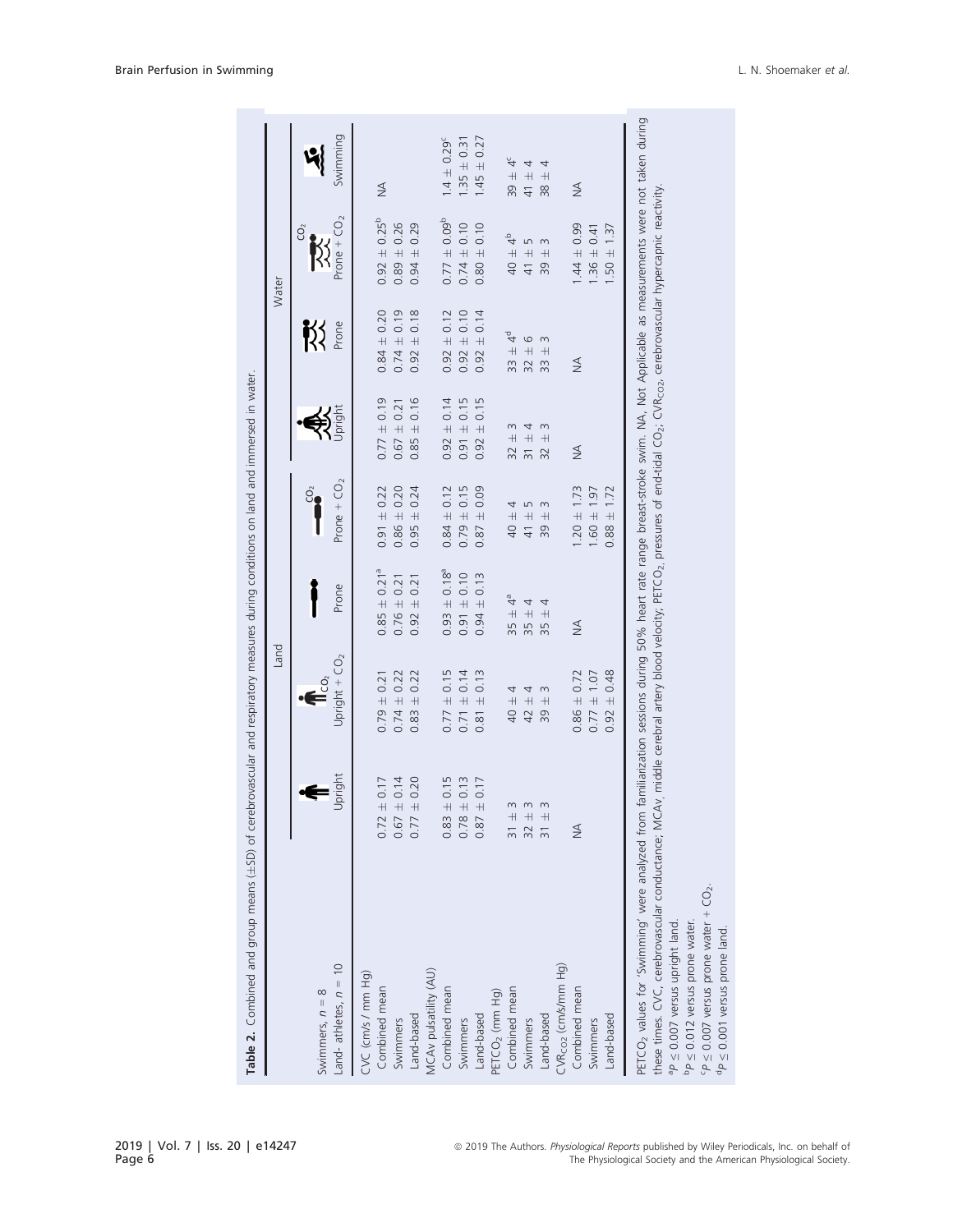|                                                                                                                                                                                                                                   |                            | Land                                     |                        |                                                   |                                  |                                        | Water                                  |                       |
|-----------------------------------------------------------------------------------------------------------------------------------------------------------------------------------------------------------------------------------|----------------------------|------------------------------------------|------------------------|---------------------------------------------------|----------------------------------|----------------------------------------|----------------------------------------|-----------------------|
| Swimmers, $n = 8$                                                                                                                                                                                                                 |                            |                                          |                        | $\mathring{\mathrm{S}}_{\bullet}$                 |                                  | 腅                                      | $\widetilde{\mathbf{C}}$<br>$\aleph$   |                       |
| Land-based athletes, $n = 10$                                                                                                                                                                                                     |                            | Upright + $CO2$                          | Prone                  | Prone + $CO2$                                     | Jpright                          | Prone                                  | Prone + $CO2$                          | Swimming              |
| MAP (mm Hg)                                                                                                                                                                                                                       |                            |                                          |                        |                                                   |                                  |                                        |                                        |                       |
| Combined mean                                                                                                                                                                                                                     | $88 \pm 7$                 | $-10$                                    | $83 \pm 10^{a}$        | $\pm 10$<br>82                                    | $93 \pm 12$                      | $\pm 10$<br>$\frac{8}{8}$              | $90 \pm 10$                            | $\frac{4}{2}$         |
| Swimmers                                                                                                                                                                                                                          | $87 \pm 10$                | $\infty$<br>$88 +$                       | $83 + 9$               | $\infty$<br>$\overline{+}$<br>$\overline{\infty}$ | $95 \pm 14$                      | $86 \pm 11$                            | $\equiv$<br>$\pm 88$                   |                       |
| Land-based                                                                                                                                                                                                                        | $88 \pm 13$                | $\overline{c}$<br>$92 \pm$               | $83 + 12$              | ± 12<br>82                                        | $\overline{11}$<br>$-14$         | $\overline{1}$<br>$\overline{+}$<br>86 | $\overline{0}$<br>$\overline{+}$<br>92 |                       |
| Systolic BP (mm Hg)                                                                                                                                                                                                               |                            |                                          |                        |                                                   |                                  |                                        |                                        |                       |
| Combined mean                                                                                                                                                                                                                     | $\pm$ 13<br>15             | $\frac{1}{2}$<br>$\overline{+}$<br>117   | $19 \pm 14$            | $117 \pm 12$                                      | $129 \pm 12$                     | $122 \pm 15$                           | $\pm$ 15<br><b>129</b>                 | $\frac{4}{2}$         |
| Swimmers                                                                                                                                                                                                                          | $116 \pm 13$               | ± 12<br>116                              | $120 \pm 15$           | $117 \pm 11$                                      | $130 \pm 14$                     | $\pm 19$<br>127                        | ± 21<br>132                            |                       |
| Land-based                                                                                                                                                                                                                        | $114 \pm 14$               | $\overline{14}$<br>$\overline{+}$<br>117 | $119 \pm 15$           | $117 \pm 14$                                      | ± 12<br>128                      | $\pm$ 13<br>119                        | $\pm$ 12<br>126                        |                       |
| Diastolic BP (mm Hg)                                                                                                                                                                                                              |                            |                                          |                        |                                                   |                                  |                                        |                                        |                       |
| Combined mean                                                                                                                                                                                                                     |                            | $\overline{a}$<br>$77 \pm$               | $66 \pm 10^{a}$        | $64 \pm 10$                                       | $77 \pm 12$                      | $68 \pm 11$                            | ± 12<br>$\overline{7}$                 | $\frac{4}{2}$         |
| Swimmers                                                                                                                                                                                                                          | $74 \pm 11$<br>$72 \pm 10$ | $\infty$<br>$74 \pm$                     | $67 \pm 11$            | $\infty$<br>63 ±                                  | $77 \pm 14$                      | $68 + 8$                               | $\equiv$<br>$66 \pm$                   |                       |
| Land-based                                                                                                                                                                                                                        | $76 \pm 12$                | $\overline{c}$<br>$\overline{+}$<br>79   | ± 12<br>65             | $\overline{1}$<br>$\overline{+}$<br>64            | $\equiv$<br>$\overline{+}$<br>77 | ± 12<br>70                             | $\equiv$<br>$\overline{+}$<br>75       |                       |
| HR (bpm)                                                                                                                                                                                                                          |                            |                                          |                        |                                                   |                                  |                                        |                                        |                       |
| Combined mean                                                                                                                                                                                                                     | $88 \pm 16$                | $86 \pm 14$                              | $62 + 8^{a}$           | $\infty$<br>$62 +$                                | 9<br>$59 +$                      | $\circ$<br>$\overline{+}$<br>62        | 11 <sup>b</sup><br>$68 +$              | $140 \pm 15^{\circ}$  |
| Swimmers                                                                                                                                                                                                                          | $86 \pm 12$                | $85 \pm 15$                              | $\overline{5}$<br>63 ± | $\infty$<br>$60 +$                                | $57 \pm 6$                       | $\overline{ }$<br>$\overline{+}$<br>61 | ഥ<br>$67 \pm$                          | $\infty$<br>$137 \pm$ |
| Land-based                                                                                                                                                                                                                        | $89 \pm 17$                | $\frac{1}{2}$<br>$\overline{+}$<br>87    | ± 10<br>62             | $\overline{a}$<br>$\overline{+}$<br>63            | 12<br>$\overline{+}$<br>60       | $+11$<br>63                            | 15<br>$\overline{+}$<br>68             | $\pm$ 19<br>142       |
| MAP, mean arterial blood pressure; BP, blood pressure; HR, heart rate; NA, not applicable as measurements were not taken during these times.<br>${}^{a}P \leq 0.007$ versus upright land.<br>$b_P \leq 0.012$ versus prone water. |                            |                                          |                        |                                                   |                                  |                                        |                                        |                       |

Table 3. Combined and group means (

Table 3. Combined and group means (± SD) of cardiovascular measures during conditions on land and immersed in water.

SD) of cardiovascular measures during conditions on land and immersed in water.

م<br>ب

 $P \leq 0.007$  versus prone water + CO<sub>2</sub>.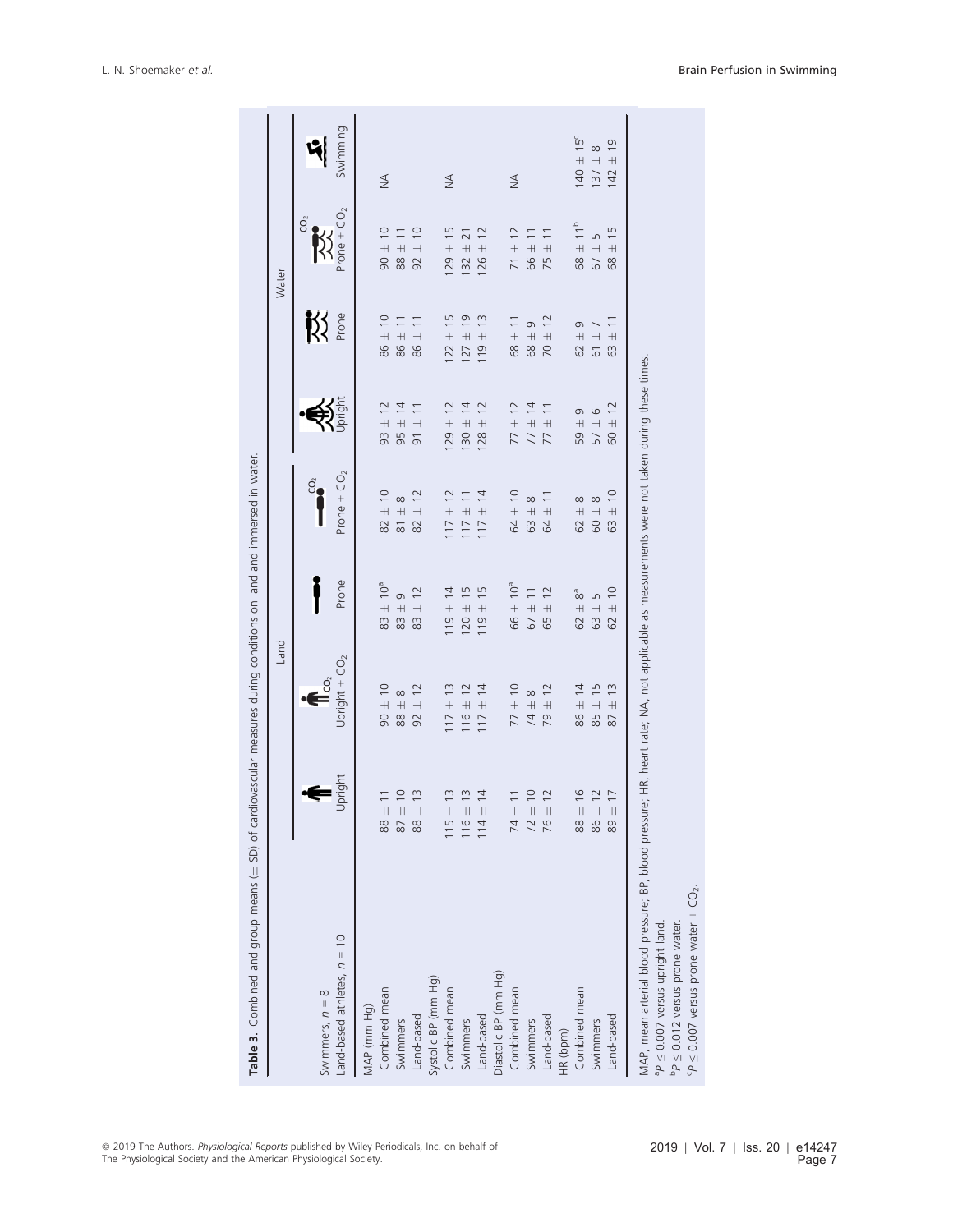immersion, and alterations in  $PETCO<sub>2</sub>$  (interactions:  $P \ge 0.19$ ) (Fig. 2). While on land, a prone posture increased MCAv<sub>mean</sub> by 11% ( $P < 0.01$  vs. upright posture,  $np^2 = 0.54$ ). Water immersion, while in a prone posture, did not reliably change MCAv<sub>mean</sub> ( $P = 0.76$ ), but immersion in an upright posture increased  $MCAv_{mean}$ by 12% ( $P < 0.01$  vs. upright on land,  $np^2 = 0.62$ ).

Breast-stroke swimming at 50% HRR, compared to upright posture on land, increased HR by  $51 \pm 21$  bpm,<br>MCAv<sub>mean</sub> by  $14 \pm 9$  cm/s, and PETCO<sub>2</sub> by  $MCAv_{mean}$  by 14  $\pm$  9 cm/s, and PETCO<sub>2</sub>  $8 \pm 4$  mm Hg (all  $P < 0.01$ ) (Table 2 and 3), regardless of group. The change in  $PETCO<sub>2</sub>$  was independently associated with a 14% increase of MCAv<sub>mean</sub> ( $P < 0.01$ ,  $np^2 = 0.61$ ). Hypercapnic reactivity in a prone posture was not different between land and water ( $P = 0.49$ ), or an upright posture ( $P = 0.97$ ). Lastly, the motor involvement from head-up, breast-stroke swimming had no significant influence on MCAv<sub>mean</sub> ( $P = 0.32$ ), relative to the posture-,  $PETCO<sub>2</sub>$ -, and immersion- matched condition.

#### Cardiovascular outcomes

Prone posture decreased MAP by 5% ( $P = 0.01$  vs upright land,  $np^2 = 0.38$ ), corresponding to a significant decrease in diastolic BP (11%;  $P < 0.01$ ,  $np^2 = 0.49$ ) and HR (20%;  $P < 0.01$ ,  $\eta p^2 = 0.75$ ) (Table 3). Water immersion tended to increase MAP ( $P \ge 0.06$ ) but did not change HR  $(P = 0.99)$ . Hypercapnia (+8 mm Hg) during prone-posture water immersion significantly increased HR, by 9%  $(P < 0.01)$ , but not MAP  $(P = 0.78)$ . The motor involvement of swimming per se increased HR by 112% compared to a posture-,  $PETCO<sub>2</sub>$ -, and immersion- matched condition ( $P < 0.01$ ,  $np^2 = 0.97$ ).

#### **Cognition**

Whereas water immersion increased MCAv<sub>mean</sub> in an upright posture it did not reliably alter cognition, regardless of athlete group or cognitive test (all  $P \ge 0.15$ ; Fig. 3). Twenty minutes of mild-intensity swimming improved subsequent Pro trial aRT by  $4\%$  ( $P = 0.01$ ,  $np^2 = 0.36$ ), independent of athlete type (interaction:  $P = 0.75$ ). This improvement was attributable to a 3% faster reaction time (15  $\pm$  20 ms) without compromising accuracy (which was 100%). No further effects of swimming were evident for Anti or Pro/Anti trials (all  $P \geq 0.21$ ). The improvement in performance of Pro trials tended to be associated  $(r = 0.44; P = 0.08)$  with decreases of MCAvmean after a 20-min swim (Fig. 4B) in both males  $(r = 0.46; P = 0.13)$  and females  $(r = 0.64;$  $P = 0.09$ ), when compared to a similar water-immersed environment. This correlation weakened when compared to a land environment ( $r = 0.19$ ,  $P = 0.47$ ; Fig. 4A).



Figure 3. Grouped (black), swimmers (blue) and land-based (green) athletes' accuracy-adjusted response time (aRT) to Pro (visuomotor speed; panel A), Anti (inhibitory control; panel B), and Pro/Anti (mental switching ability; panel C) tasks on land, in water, and after a 20-min moderate-intensity swim.  $*P = 0.01$ .

# **Discussion**

This study was the first to delineate the separated acute and chronic (i.e., training-related) effects of swimming on  $MCAv$ <sub>mean</sub>. The 4 novel findings were that: (1)  $MCAv$ <sub>mean</sub> increases during moderate-intensity, breast-stroke swimming mainly due to changes in posture and  $PETCO<sub>2</sub>$ ; (2) water immersion in a prone posture does not elicit hydrostatic effects on MCAvmean; (3) improved cognitive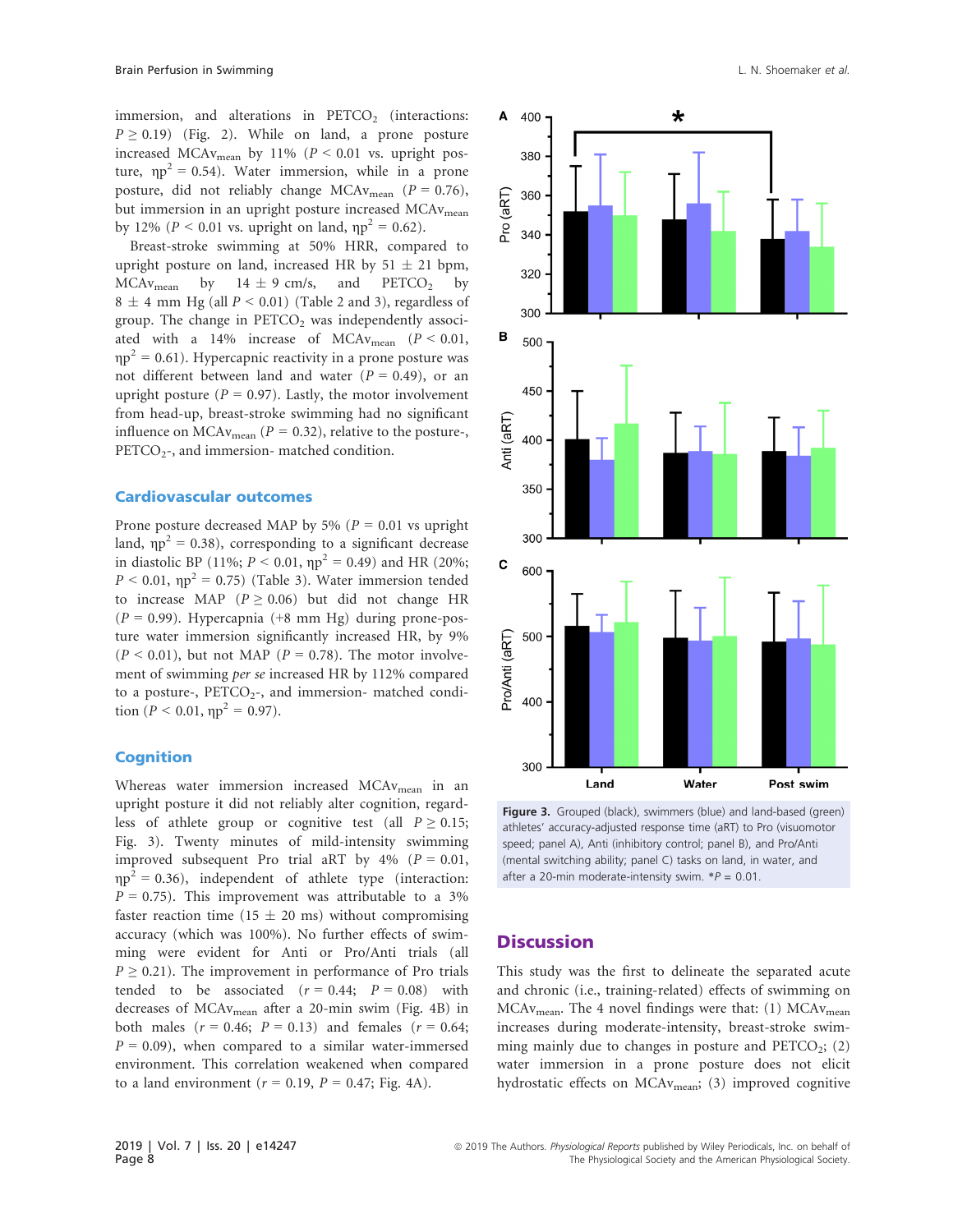

Figure 4. Post 20-min breast-stroke swim mean middle cerebral artery blood velocity (MCAv<sub>mean</sub>) associated with visuomotor (Pro) accuracyadjusted reaction time (aRT) for both swimmers (blue) and land-based athletes (green) compared to land (panel A) and water immersion (panel B) conditions. Correlations are strengthened with the exclusion of an outlier (circled data point;  $r = -0.27$ ,  $P = 0.31$  vs. Land;  $r = 0.53$ ,  $P = 0.03$  vs. Water Immersion).

performance (by virtue of aRT) tended to be associated with decreases in  $MCAv_{mean}$  after 20 min of moderate-intensity swimming compared to a similar water-immersed environment, and  $(4)$  swimmers showed lower MCA $v_{\text{mean}}$ than land-based athletes during resting conditions.

Uniquely, the current study delineated the factors behind changes in  $MCAv_{mean}$  during breast-stroke swimming. Previous studies have illustrated that upright aquatic exercise (i.e., walking/running and box stepping) increases MCAv<sub>mean</sub> across a range of intensities (Pugh et al., 2014; Parfitt et al., 2017), which has been contributed, in part, to changes in  $PETCO<sub>2</sub>$  (Pugh et al., 2014). Furthermore, we illustrated that swimming shows a similar MCAv<sub>mean</sub> response as for other dynamic large muscle-group exercise (unpublished data from our lab). Although our data support the contribution of increased  $PETCO<sub>2</sub>$ , we also illustrated the large contribution of posture, and minimal contributions of motor involvement and water immersion per se.

The cerebrovasculature is very reactive to changes in  $PETCO<sub>2</sub>$ . We clamped  $PETCO<sub>2</sub>$  at rest to match the values of each participant's natural response to 50% HRR exercise (i.e.,  $+8 \pm 4$  mm Hg vs. upright land). This allowed for an individual-specific comparison between swimming and the direct effect of exercise-related PETCO<sub>2</sub>. Compared to previous literature (Sackett et al., 2018), our participants did not appear to retain excess  $CO<sub>2</sub>$  (>2 mm Hg) during water immersion, in either prone or upright postures (Table 2).

Posture is also a large contributor to changes in MCAvmean between land-based and swimming exercise. Significant differences in MCAvmean between upright and

prone postures on land reveal the hemodynamic adjustments necessary for maintaining cerebral perfusion. As compared to head up tilt, supine posture is associated with greater central venous pressure and stroke volume (resulting in greater systolic pressure) and baroreflex mediated sympathetic withdrawal and parasympathetic activation (thereby decreasing diastolic BP and HR; Shoemaker et al., 1999; Fenton et al., 2000; Van Lieshout et al., 2003). Our data show that on average, systolic BP tended to increase by 4 mm Hg ( $P = 0.05$ ) and diastolic decreased by 8 mm Hg  $(P < 0.01$  vs. upright land; Table 3) during prone posture. HR also decreased by  $26 \pm 15$  bpm ( $P < 0.01$  vs. upright land). Together, this supports a rise in MCAv<sub>mean</sub> by virtue of increased stroke volume (i.e., potential Windkessel effect; Cooke, 2011) and potentially decreased sympathetic activity. Our data also illustrate that  $PETCO<sub>2</sub>$  was increased during prone versus upright posture  $(4 \pm 2 \text{ mm Hg}; P \le 0.01)$ . This is consistent with previous literature, and likely due to a combination of improved ventilation-perfusion matching and the posture-induced excretion of venous  $CO<sub>2</sub>$  stores from upright posture (Serrador et al., 2006).

Water immersion causes further cardiac adjustments. For example, water immersion in an upright posture decreased HR by 29  $\pm$  17 bpm and increased MAP by  $5 \pm 13$  mm Hg (Table 3), supporting previous literature (Carter et al., 2014). Water immersion in an upright posture introduces a hydrostatic gradient, causing the centralized redistribution of blood volume (Pendergast et al., 2011). In accordance with the Frank-Starling mechanism, this would increase cardiac preload and stroke volume, and thus increase MAP. In the current study, water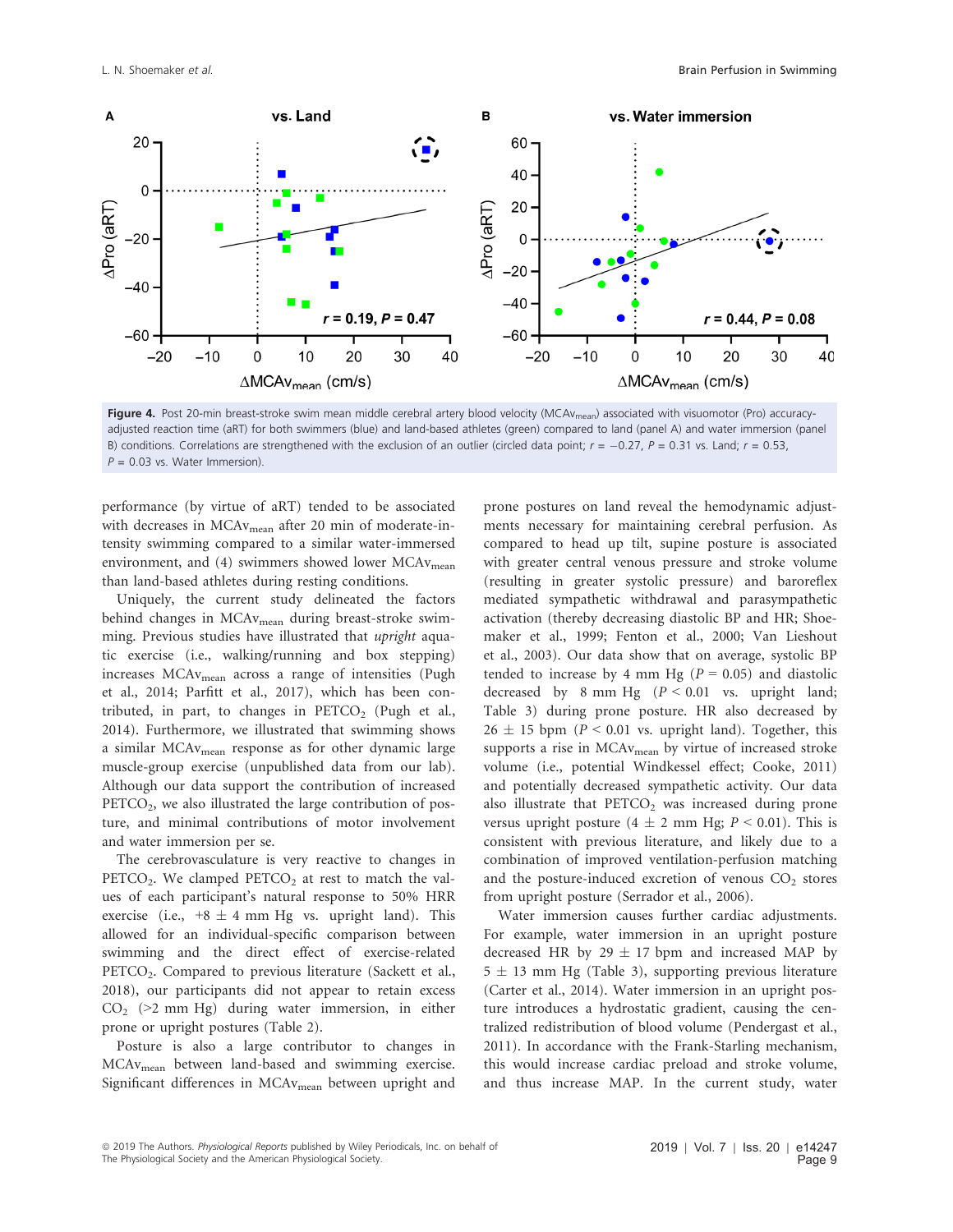immersion while in a *prone* posture did not elicit a significant change in MCAv<sub>mean</sub>, HR, or MAP ( $P \ge 0.06$  vs. prone land). The diving reflex may have also been involved due to partial face immersion and momentary apnea. This is comparable to previous findings by Saito et al. (2014) that showed minimal changes in HR and BP with *supine* water immersion. The lack of change is likely due to the elimination of any orthostatic hypotension and decrease in hydrostatic pressure (Pendergast et al., 2011).

The cognitive benefit of exercise is well known. A recent meta-analysis of 79 studies illustrated the positive benefit of exercise on cognition measured during, immediately, and delayed (11–20 min) after exercise (Chang et al., 2012). In the present study, both swim-trained and land-trained athletes had better performance in a visuomotor task after a moderate-intensity, 20-min swim compared to their baseline (i.e., land) performance. Therefore, our results support swimming as a mode of exercise that also improves aspects of cognitive functioning (i.e., visuomotor processing) in young adults. Our findings are consistent with previous studies that show exercise-related improvement of information-processing, mathematic, executive functioning and short-term memory performance (Chang et al., 2012). A potential limitation to this finding was that the environment was not matched between conditions (i.e., land vs. water). However, when comparing both water-immersed pre- vs. post-swim, there is a trend toward significance  $(P = 0.07)$ , as evident by a large effect size  $(\text{np}^2 = 0.20)$ . Furthermore, there was only an insignificant and small effect on Pro aRT between upright land and water conditions ( $P = 0.68$ ,  $np^2 = 0.01$ ).

Cognition was not reliably altered with water immersion, despite most participants showing an increase of MCAvmean. This illustrates that acute and passive increases in MCAv<sub>mean</sub> are not solely or immediately related to cognitive improvement. However, our results showed that a decrease in MCAv<sub>mean</sub> after exercise associated with better cognitive performance (Fig. 4) when compared to a water-immersed condition. The drop in MCAvmean after exercise could be explained by a drop in MAP or, more likely, a larger lumen diameter in the MCA from an exercise and shear stress-induced rise of core temperature (Padilla et al., 2011; Carter et al., 2016). Another possibility for the drop in MCAv<sub>mean</sub> after exercise could also be related to the increased  $PETCO<sub>2</sub>$ . For example, Hoiland et al. (2017) illustrated that hypercapnia may cause shear-mediated vasodilation in the ICA. Although MCAv<sub>mean</sub> was associated with cognitive performance acutely after exercise, it is possible that the two are unrelated during swimming. This would support previous research wherein the correlation between MCAv<sub>mean</sub> and cognition became uncoupled during exercise (Lucas et al., 2012). Because cognition was measured immediately

(<2 min) after exercise in the current study, it remains possible that blood flow was displaced to the muscles and skin, and the improvement in cognition was caused by the exercise-induced increase of regional cerebral metabolism (Ide and Secher, 2000). However, MCA $v_{\text{mean}}$  is only an index of total flow. Thus, it is possible that global cerebral flow was increased after exercise, with velocity decreasing due to an increase in vessel lumen diameter. Exercise-induced vasoconstriction of the MCA is also a possibility. For example, Verbree et al. (2017) reported a 2% decrease in MCA vessel cross-sectional area after rhythmic handgrip exercise. Furthermore, Hellstrom et al. (1996) illustrated that total blood flow in the carotid artery increased after exercise, without a significant change in diameter. Therefore, the relation between CBV and cognition is complex, and not easily explained or mediated by isolated variables. Regardless, acute increases in cerebral perfusion (i.e., during upright water-immersion) did not measurably improve cognitive performance.

Lastly, swimmers had significantly lower MCAv<sub>mean</sub> during normocapnic conditions, despite similar MAP, HR, and  $PETCO<sub>2</sub>$ . This could reflect sample selection error or a real difference. The physical characteristics were statistically similar between groups; however, the cohort of swimmers had fewer females. It is well established that females have higher MCAv<sub>mean</sub> than males (e.g., Peltonen et al., 2015). To account for the sex-proportion differences between groups, and any influence it may have on MCAvmean, our statistical analysis included sex as a covariate. It is plausible, then, that swimmers may have a larger cross-sectional area in their MCA than land-based athletes, perhaps as a result of their large durations of training and the exercise-associated increase in antegrade shear stress. Our results indicate no difference between groups in ICA diameter. It is worth considering that males have larger cerebral (Müller et al., 1991; Shatri et al., 2017) and carotid arterial diameters (Krejza et al., 2006). Thus, we cannot discount the potential sex-effect on vessel diameter despite matching the number of male ICA measures  $(N = 3)$  in each group. Due to the lack of difference in ICA measures, and the unknown MCA diameters in swimmers and land-based athletes, it is difficult to conclude swimmers have any unique vascular adaptations. Swimmers experience several other differences in their training physiology, e.g., fluid regulatory stimuli, preload, afterload and inotropic effects, and neural afferent and efferent loading distributions. Although previous research supports no difference in arterial stiffness between swimmers and land-based athletes (Nishiwaki et al., 2017), swimmers appear to have lower blood volume and total hemoglobin mass compared to landtrained athletes (Heinicke et al., 2001). This is likely because water immersion minimizes the effect of exercise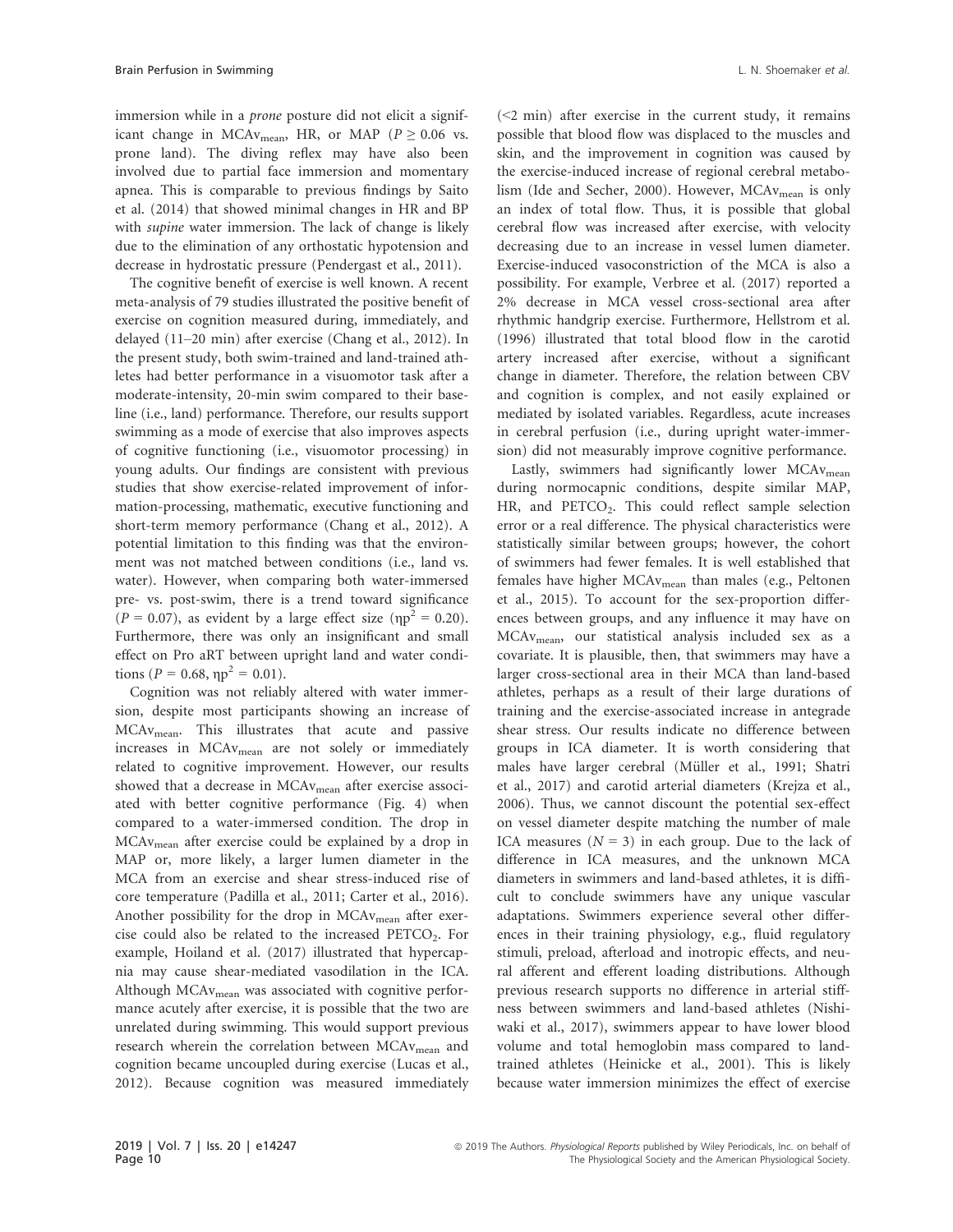on plasma volume expansion (Boning et al., 1988). Be that as it may, a recent meta-analysis (Lahart and Metsios, 2018) illustrated that swim training has similar anthropometric, blood biomarker, resting cardiovascular and vascular, muscular strength, and cardiorespiratory outcomes to other modes of aerobic training (i.e., cycling and running) in healthy or clinical populations.

The study has limitations. Due to the aquatic and dynamic environment utilized, we were unable to measure MAP on a beat-by-beat basis or during exercise. However, it has been previously shown that MAP has a greater increase during water-immersed upright exercise compared to that which occurs on land (Pugh et al., 2014). Furthermore, we only report data from one swimming style (i.e., breast-stroke). Pilot testing revealed that maintaining MCAv signal integrity with front crawl proved too difficult. However, breast-stroke is a legitimate form of swimming – accessible to people of many ages and physical abilities. Furthermore, the head-out nature of this swimming stroke may involve slightly different cardiovascular responses than traditional submersed strokes (e.g., due to influences of the diving reflex and cranial pressures). In addition, this study was based on the usual assumption that the hypercapnic stimulus increased flow by dilation of downstream vessels without a meaningful increase in MCA diameter. Recent research supports dilation of the MCA (and other subcortical vessels) during hypercapnia of 46–48 mm Hg (Coverdale et al., 2014; Al-Khazraji et al., 20199). However, our participants did not exceed 45 mm Hg at any point. Thus, it is possible that our data may underestimate a change in total flow, but this would not invalidate the present findings or implications discussed above. The results cannot be transferred to older or clinical populations, or to the posterior cerebral circulation. The current study did not have a time-control for cognitive measures. However, the finding that swimming improved cognitive performance on Pro aRT is consistent with previous literature on exercise acutely benefiting cognition. Lastly, although menstrual cycle was not strictly controlled, all but one participant was in luteal phase. One female land-based athlete reported being on day 10 of her menstrual cycle (follicular phase) and was not an outlier in terms of cerebrovascular or cognitive function.

# Conclusion

Breast-stroke swimming increased MCAv<sub>mean</sub> mostly due to postural and  $PETCO<sub>2</sub>$  effects, with minimal contributions from water immersion and motor activity. Twenty minutes of moderate-intensity swimming improved cognitive performance. Therefore, if swimming elicits cerebrovascular adaptation, as occurs in other modes of aerobic exercise, posture and hypercapnic effects are

possible mediators. Furthermore, the acute benefits of swimming for cognitive performance shown here imply that regular swimming may confer chronic cognitive health benefits. This is important since swimming is an accessible form of exercise and has the potential to be beneficial for a wide range of people.

# Acknowledgments

We thank Lisa Hughes for her assistance with data collection; our participants, for their time and effort; Nigel Barrett and Gavin Kennedy for their technical support and expertise.

# Conflict of Interest

We have no disclosures or conflicts of interest to report.

# **References**

- Abou-Dest, A., C. T. Albinet, G. Boucard, and M. Audiffren. 2012. Swimming as a positive moderator of cognitive aging: a cross-sectional study with a multitask approach. J. Aging Res. 2012:273185.
- Al-Khazraji, B. K., L. N. Shoemaker, J. S. Gati, T. Szekeres, and J. K. Shoemaker. 2019. Reactivity of larger intracranial arteries using 7 T MRI in young adults. J. Cereb. Blood Flow Metab. 39:1204–1214.
- American College of Sports Medicine, D. Riebe, J. K. Ehrman, G. Liguori, and M. Magal. 2018. ACSM's guidelines for exercise testing and prescription. Wolters Kluwer, Philadelphia.
- Billinger, S. A., J. C. Craig, S. J. Kwapiszeski, J.-F. V. Sisante, E. D. Vidoni, R. Maletsky, et al. 2017. Dynamics of middle cerebral artery blood flow velocity during moderate-intensity exercise. J. Appl. Physiol. 122:1125–1133.
- Boning, D., M. Mrugalla, N. Maassen, M. Busse, and T. O. Wagner. 1988. Exercise versus immersion: antagonistic effects on water and electrolyte metabolism during swimming. Eur. J. Appl. Physiol. 57:248–253.
- Brisswalter, J., M. Collardeau, and A. René. 2002. Effects of acute physical exercise characteristics on cognitive performance. Sports Med. 32:555-566.
- Carter, H. H., A. L. Spence, C. J. Pugh, P. Ainslie, L. H. Naylor, and D. J. Green. 2014. Cardiovascular responses to water immersion in humans: impact on cerebral perfusion. Am. J. Physiol. Regul. Integr. Comp. Physiol. 306: R636–R640.
- Carter, H. H., C. L. Atkinson, I. H. Heinonen, A. Haynes, E. Robey, K. J. Smith, et al. 2016. Evidence for shear stressmediated dilation of the internal carotid artery in humans. Hypertension 68:1217–1224.
- Chang, Y. K., J. D. Labban, J. I. Gapin, and J. L. Etnier. 2012. The effects of acute exercise on cognitive performance: a meta-analysis. Brain Res. 1453:87–101.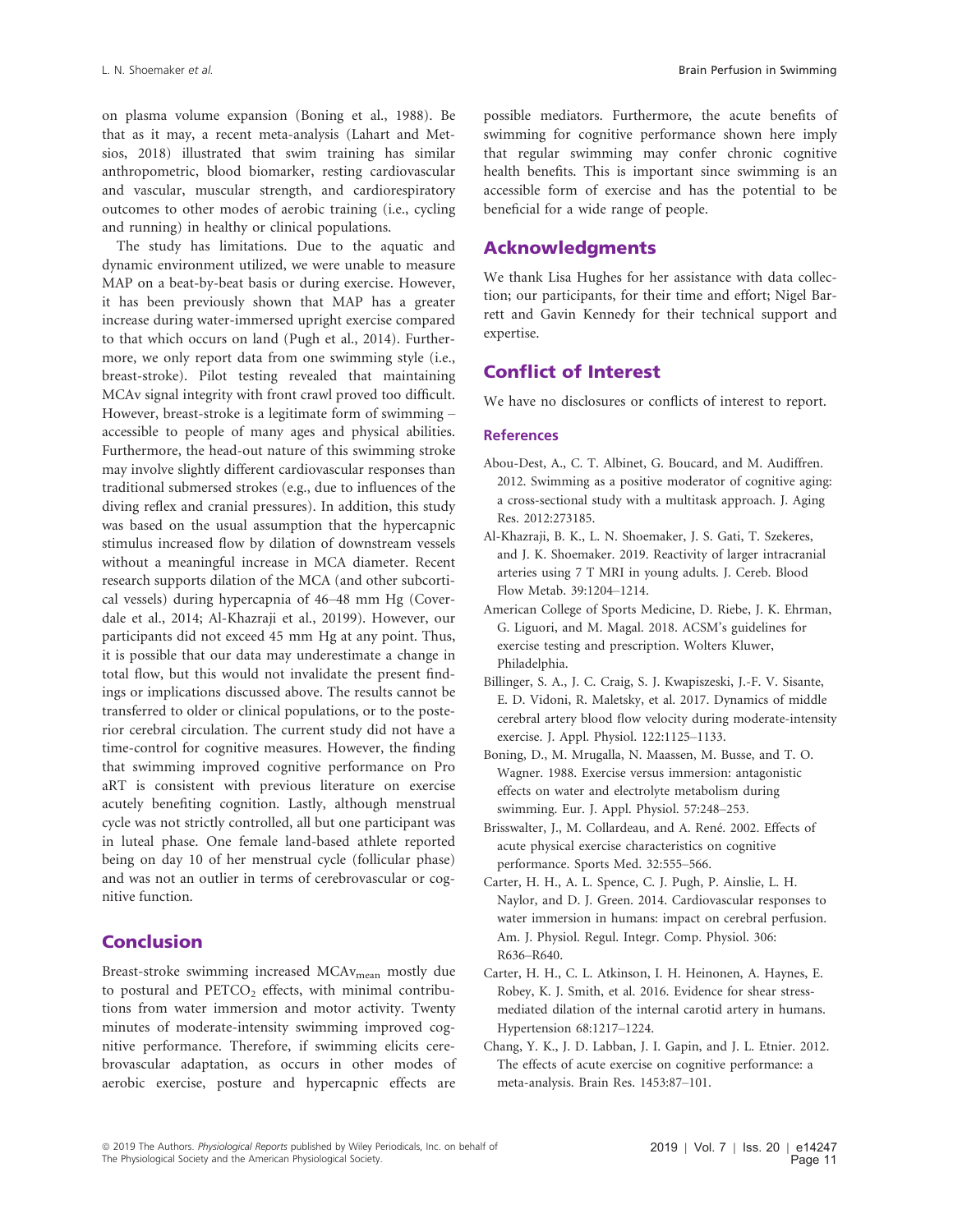Cohen, J. 1977. Statistical power analysis for the behavioural

sciences. Rev ed. Lawrence Erlbaum Associates, Inc., Hillsdale, NJ. Cooke, W. H. 2011. You say resistance, I say compliance; let's

call the whole thing cerebral Windkessel control. J. Physiol. 589:3051–3052. Coverdale, N. S., J. S. Gati, O. Opalevych, A. Perrotta, and J. K.

Shoemaker. 2014. Cerebral blood flow velocity underestimates cerebral blood flow during modest hypercapnia and hypocapnia. J. Appl. Physiol. 117:1090–1096.

Edvardsen, E., E. Hem, and S. A. Anderssen. 2014. End criteria for reaching maximal oxygen uptake must be strict and adjusted to sex and age: a cross-sectional study. PLoS ONE 9:e85276.

Fenton, A. M., S. C. Hammill, R. F. Rea, P. A. Low, and W.- K. Shen. 2000. Vasovagal syncope. Ann. Intern. Med. 133:714–725.

Hawkins, H. L., A. F. Kramer, and D. Capaldi. 1992. Aging, exercise, and attention. Psychol. Aging 7:643.

Heinicke, K., B. Wolfarth, P. Winchenbach, B. Biermann, A. Schmid, G. Huber, et al. 2001. Blood volume and hemoglobin mass in elite athletes of different disciplines. Int. J. Sports Med. 22:504–512.

Hellstrom, G., W. Fischer-Colbrie, N. G. Wahlgren, and T. Jogestrand. 1996. Carotid artery blood flow and middle cerebral artery blood flow velocity during physical exercise. J. Appl. Physiol. 81:413–418.

Hillman, C. H., K. I. Erickson, and A. F. Kramer. 2008. Be smart, exercise your heart: exercise effects on brain and cognition. Nat. Rev. Neurosci. 9:58.

Hoiland, R. L., K. J. Smith, H. H. Carter, N. C. S. Lewis, M. M. Tymko, K. W. Wildfong, et al. 2017. Shear-mediated dilation of the internal carotid artery occurs independent of hypercapnia. Am. J. Physiol. Heart Circ. Physiol. 313:H24– H31.

Ide, K., and N. H. Secher.2000. Cerebral blood flow and metabolism during exercise. Prog. Neurogibol. 61:397–414.

Jiang, Z.-L., H. Yamaguchi, A. Takahashi, S. Tanabe, N. Utsuyama, T. Ikehara, et al. 1995. Blood flow velocity in the common carotid artery in humans during graded exercise on a treadmill. Eur. J. Appl. Physiol. 70:234–239.

Jorgensen, L. G., G. Perko, and N. H. Secher.1992. Regional cerebral artery mean flow velocity and blood flow during dynamic exercise in humans. J. Appl. Physiol. 73:1825–1830.

Krejza, J., M. Arkuszewski, S. E. Kasner, J. Weigele, A. Ustymowicz, R. W. Hurst, et al. 2006. Carotid artery diameter in men and women and the relation to body and neck size. Stroke 37:1103–1105.

Lahart, I. M., and G. S. Metsios. 2018. Chronic physiological effects of swim training interventions in non-elite swimmers: a systematic review and meta-analysis. Sports Med. 48: 337–359.

Lambourne, K., and P. Tomporowski. 2010. The effect of exercise-induced arousal on cognitive task performance: a meta-regression analysis. Brain Res. 1341:12–24.

Lucas, S. J., P. N. Ainslie, C. J. Murrell, K. N. Thomas, E. A. Franz, and J. D. Cotter. 2012. Effect of age on exerciseinduced alterations in cognitive executive function: relationship to cerebral perfusion. Exp. Gerontol. 47:541–551.

McMorris, T., and B. J. Hale. 2012. Differential effects of differing intensities of acute exercise on speed and accuracy of cognition: a meta-analytical investigation. Brain Cogn. 80:338–351.

Müller, H. R., C. Brunhölzl, E. W. Radü, and M. Buser.1991. Sex and side differences of cerebral arterial caliber. Neuroradiology 33:212–216.

Nishiwaki, M., K. Takahara, and N. Matsumoto. 2017. Arterial stiffness in young adult swimmers. Eur. J. Appl. Physiol. 117:131–138.

Ogoh, S. 2017. Relationship between cognitive function and regulation of cerebral blood flow. J. Physiol. Sci. 67:345–351.

Ogoh, S., and P. N. Ainslie. 2009. Cerebral blood flow during exercise: mechanisms of regulation. J. Appl. Physiol. 107:1370–1380.

Padilla, J., G. H. Simmons, L. C. Vianna, M. J. Davis, M. H. Laughlin, and P. J. Fadel. 2011. Brachial artery vasodilatation during prolonged lower limb exercise: role of shear rate. Exp. Physiol. 96:1019–1027.

Parfitt, R., M. Y. Hensman, and S. J. Lucas. 2017. Cerebral blood flow responses to aquatic treadmill exercise. Med. Sci. Sports Exerc. 49:1305–1312.

Peltonen, G. L., J. W. Harrell, C. L. Rousseau, B. S. Ernst, M. L. Marino, M. K. Crain, et al. 2015. Cerebrovascular regulation in men and women: stimulus-specific role of cyclooxygenase. Physiol. Rep. 3:e12451.

Pendergast, D. R., R. E. Moon, J. J. Krasney, H. E. Held, and P. Zamparo. 2011. Human physiology in an aquatic environment. Compr. Physiol. 5:1705–1750.

Pesce, C.2009. An integrated approach to the effect of acute and chronic exercise on cognition: the linked role of individual and task constraints. Exercise and Cognitive Function.

Pugh, C., V. S. Sprung, K. Ono, A. L. Spence, D. Thijssen, H. H. Carter, et al. 2014. The impact of water immersion during exercise on cerebral blood flow. Med. Sci. Sports Exerc. 47:299, 306.

Richardson, J. T. 2011. Eta squared and partial eta squared as measures of effect size in educational research. Edu. Res. Rev. 6:135–147.

Sackett, J. R., Z. J. Schlader, C. Cruz, D. Hostler, and B. D. Johnson. 2018. The effect of water immersion and acute hypercapnia on ventilatory sensitivity and cerebrovascular reactivity. Physiol. Rep. 6:e13901.

Saito, T., T. Takahara, M. Nishimura, M. Murata, A. Yoshioka, and S. Onodera. 2014. Water immersion in the supine position increases pulse Wave velocity. Kawasaki J. Med. Welf. 20:9–12.

Serrador, J. M., R. L. Hughson, J. M. Kowalchuk, R. L. Bondar, and A. W. Gelb. 2006. Cerebral blood flow during